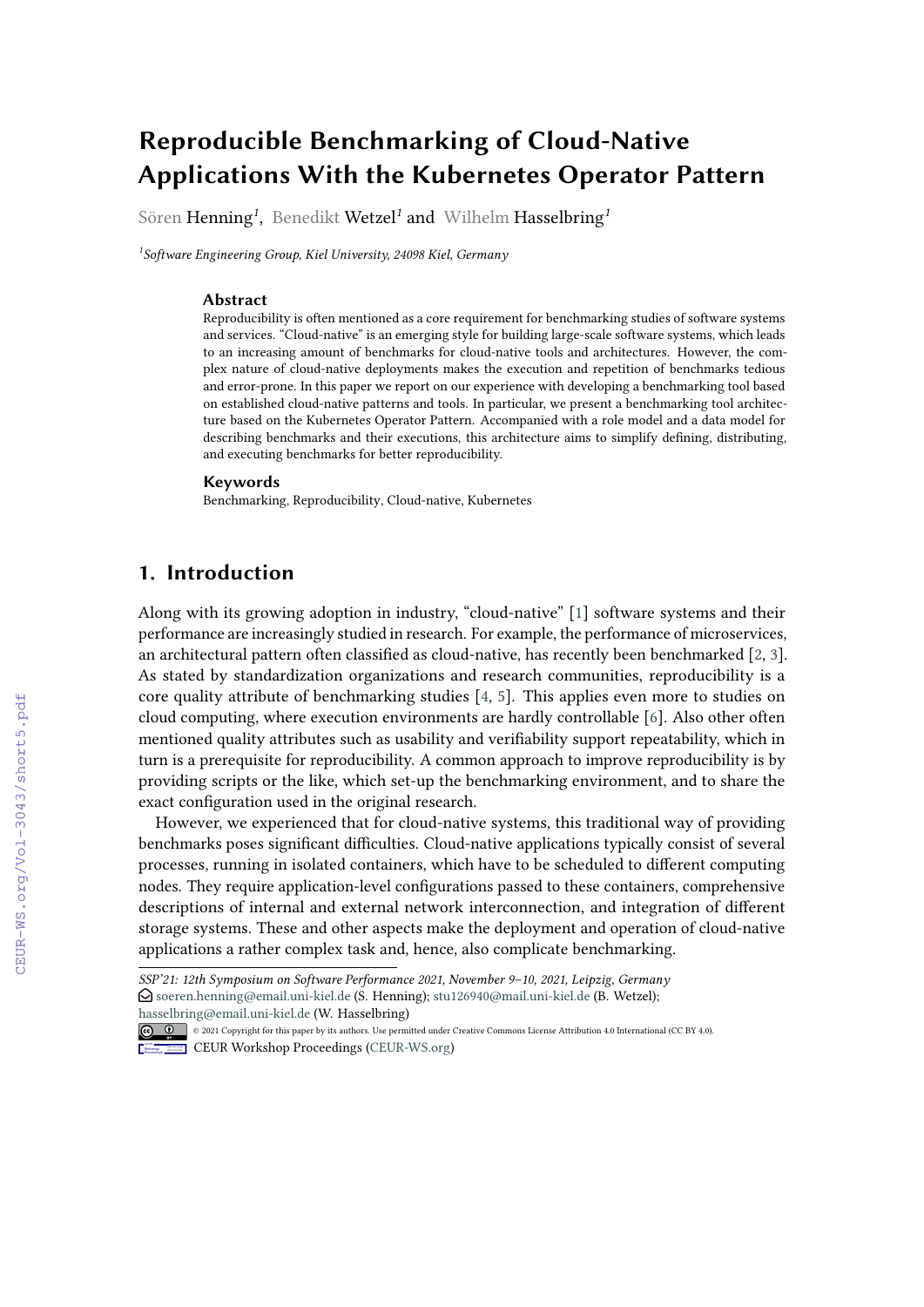On the other hand, several tools emerged in the cloud-native community for enhancing the deployment and operation. For example, Kubernetes is nowadays the de-facto standard for declarative orchestration, Prometheus collects monitoring data of various sources, and Helm simplifies packaging, distributing, and installing entire applications. Recently, the Kubernetes Operator Pattern [\[7\]](#page-5-0) has gained much attention as an approach to integrate domain knowledge into Kubernetes. We propose to adopt established cloud-native technologies along with the Operator Pattern for designing cloud-native benchmarking tools that particularly support reproducibility.

After a brief introduction of Kubernetes and the Operator Pattern, we present the necessary data model and system architecture for a benchmarking operator. We complement this paper by an overview of how we apply this approach in our *Theodolite* scalability benchmarking tool.

### <span id="page-1-0"></span>**2. The Kubernetes Operator Pattern**

Kubernetes is a declarative orchestration tool for cloud-native applications. Users describe the desired state of an application in so-called resources and in a continuous reconciliation loop, Kubernetes adopts the current system to reach the desired state. A typical example of a resource is a *Deployment*, which describes an application component (e.g., a microservice) consisting of container images, number of replicas and others. A common way for users to interact with Kubernetes is by describing resources in YAML files and applying these files to Kubernetes by using the *kubectl* command line tool.

The Kubernetes Operator Pattern [\[7\]](#page-5-0) is a recent approach to integrate domain knowledge into Kubernetes' orchestration process. Implementing this pattern involves two things: First, custom resource definitions (CRDs) define new types of resources that can be managed by the Kubernetes API. Second, a dedicated software component (the actual operator), runs inside the Kubernetes cluster and manages the entire life cycle of what is described by the CRDs. This so called operator interacts with the Kubernetes API and reacts to creation, modification, or removal of custom resources (CRs, instances of CRDs).

## **3. Custom Resource Definitions for Benchmarking**

As presented in Section [2,](#page-1-0) the Operator Pattern combines knowledge of operating Kubernetes with domain knowledge. As the domain at hand is benchmarking, we propose that actors involved in benchmarking describe their operational knowledge in CRDs. In general, we can observe two actors involved in benchmarking:

- **The Benchmark Designer** has knowledge about operating a system under test (SUT) as well as how the quality to be benchmarked can be measured (metric and measurement method). Additionally, he/she defines how metrics and results can be interpreted to compare different SUTs. The Benchmark Designer bundles all of this in a benchmarking tool or sometimes in an artifact that can be interpreted by a benchmarking tool.
- **The Benchmarker** intents to compare and rank different existing SUTs, evaluates new methods or tools against a defined standard, or repeats previous experiments. For this purpose,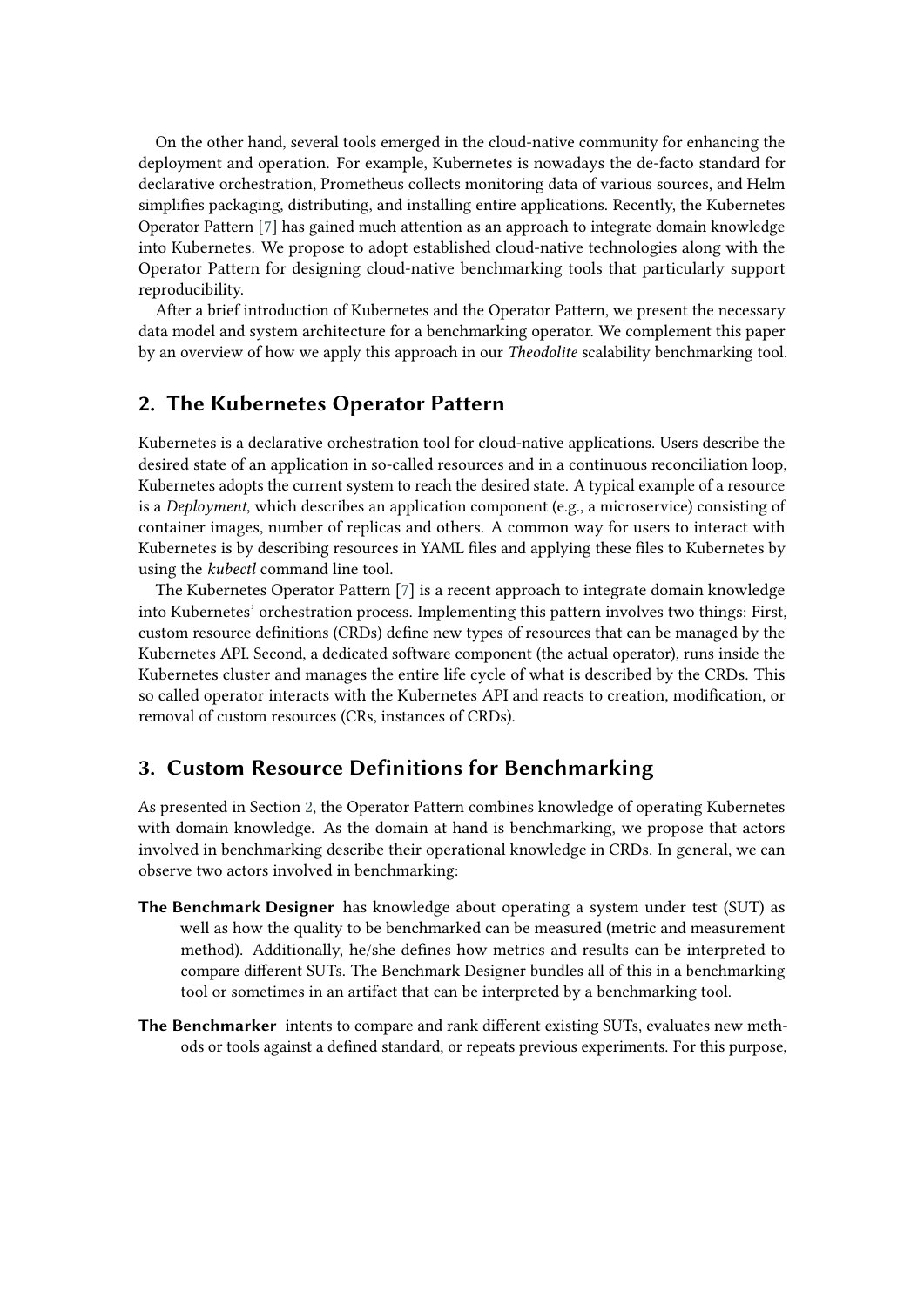<span id="page-2-0"></span>

**Figure 1:** Data and role model for defining benchmarks and their executions.

he/she executes existing benchmarks. A detailed description of this actor can be found by Kounev et al. [\[8\]](#page-5-1).

Based on this distinctions of roles, we propose a data model in which benchmarks and their executions are separated. Figure [1](#page-2-0) illustrates this. We envisage individual CRDs for both benchmarks and executions:

- **Benchmarks** are defined by Benchmark Designers. They describe the SUT as well as the load generation. Additionally, they may describe configurations of the benchmarking method, which are interpreted by the benchmarking tool. Benchmarks can be published as supplemental material of research papers, but ideally they are versioned and maintained in public repositories (e.g., at GitHub). Benchmarks are stateless as they can be executed arbitrarily often.
- **Executions** on the other hand describe a single execution of a Benchmark. They refer to exactly one Benchmark and configure the experimental setup. Definitions of executions can be shared, for example, as part of a research study that benchmarks the performance of different SUTs. When deployed to Kubernetes, Executions have a state, which is typically something like *Pending*, *Running*, *Finished*, or *Failed* if an error occurred (similar to Kubernetes Jobs).

# **4. Benchmarking Operator Architecture**

Standard software components involved in benchmarking are a system under test (SUT), a load generator, an experiment controller, a measurement database, and an (optional) monitoring component for passive observation [\[9\]](#page-5-2). We propose a benchmarking tool architecture consisting of these components, which applies the Kubernetes Operator pattern and uses state-of-the-art cloud-native technologies.<sup>[1](#page-2-1)</sup> Figure [2](#page-3-0) provides an overview of this architecture and shows how a

<span id="page-2-1"></span><sup>&</sup>lt;sup>1</sup>In our proposed architecture, we refer to actual technologies instead of abstract component types. The cloudnative ecosystem evolves rapidly and new tools and their underlying concepts often go hand in hand. Nonetheless,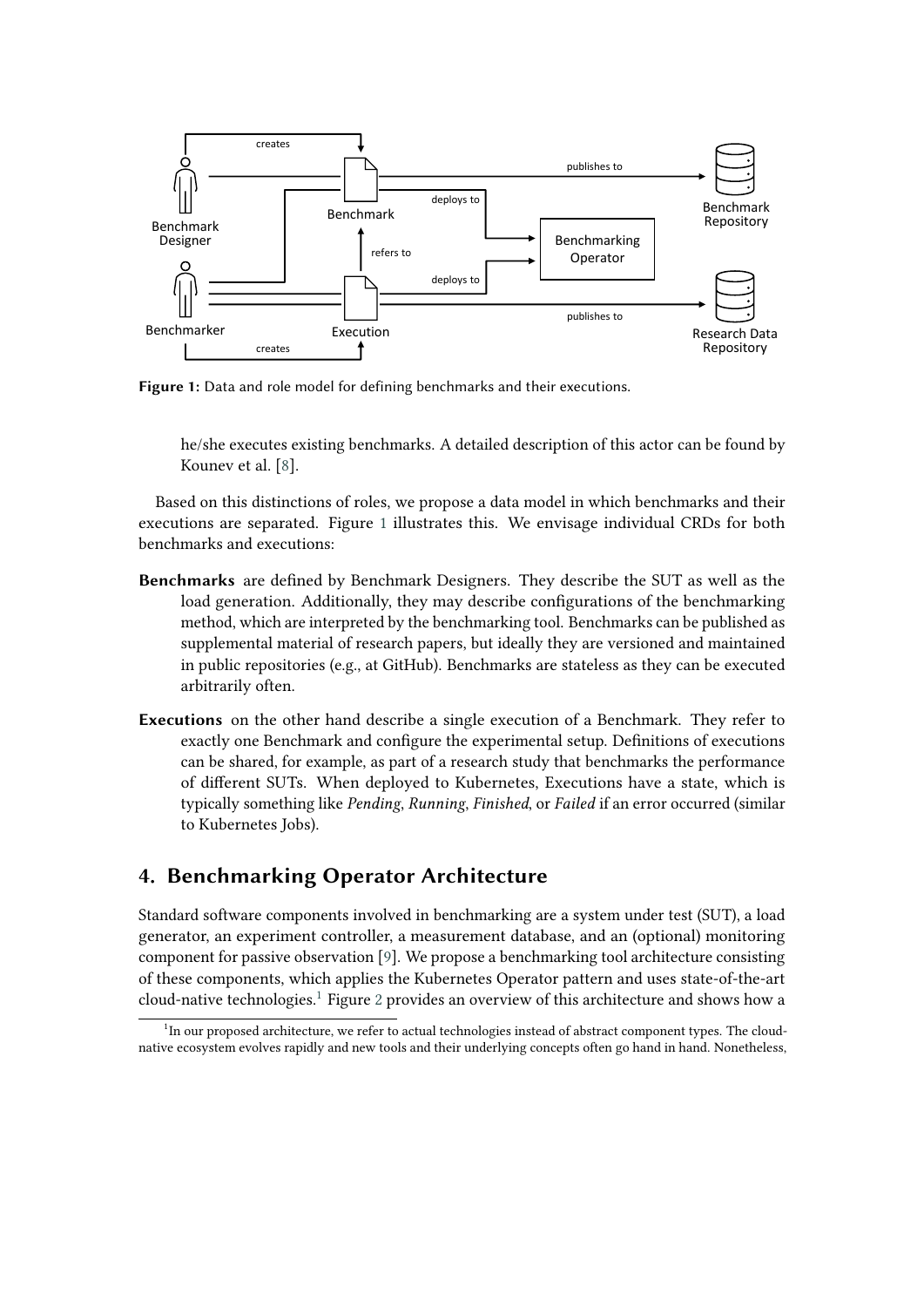<span id="page-3-0"></span>

**Figure 2:** Benchmarking architecture based on the Operator Pattern and cloud-native technologies.

benchmarker will interact with such a benchmarking tool.

To execute benchmarks, a Benchmarker solely interacts with the Kubernetes API, for instance, via tools such as *kubectl* or the Kubernetes dashboard. The Benchmarker registers benchmarks and initiates their executions by applying the corresponding CRs. The operator continuously observes the Kubernetes API for changes in the list of registered executions. It takes on the role of the experiment controller and decides based on a tool-specific policy whether it starts an execution immediately or schedules it to a list of pending executions. A typical constraint is, for example, that only one execution should run at a time to avoid interfering benchmark results. Once a registered execution is started, the operator reads the CRs of that execution and the corresponding benchmark. It creates and starts the SUT and the load generator via the Kubernetes API as well as performs additional cluster configurations.

While executing the benchmark, the operator updates the state of the Execution (e.g., to a state *Running*) and registers events (e.g., once a certain phase of the execution is completed). State and events of an Execution are managed by the Kubernetes API and are used to provide feedback to the Benchmarker. During the entire benchmark execution, Prometheus collects monitoring data from the SUT and the load generator. This can often be done in the same way as the cloud-native applications is monitored in a production deployment. Once a benchmark execution is finished, the operator stops and removes the SUT and the load generator. In addition, it requests collected monitoring data from Prometheus and analyzes them. Also requesting and analyzing monitoring data during an execution to adjust the SUT and the load generator is possible, which is necessary for certain types of benchmarks.

The operator stores benchmarking results persistently (e.g., in a database or as CSV files in a Kubernetes volume), from where the Benchmarker can access them for offline analysis, archiving, or sharing. For the passive observation of benchmark executions, Grafana can be integrated in the architecture to visualize the monitoring data in real time.

Installing a benchmarking tool based on our proposed architecture might quickly become a complex tasks due to the many components and dependencies involved. In particular for reproducibility, it is often also necessary to install a specific version of a benchmarking tool. To

we expect the mentioned tools to be rather matured and that possible successors can be used similarly.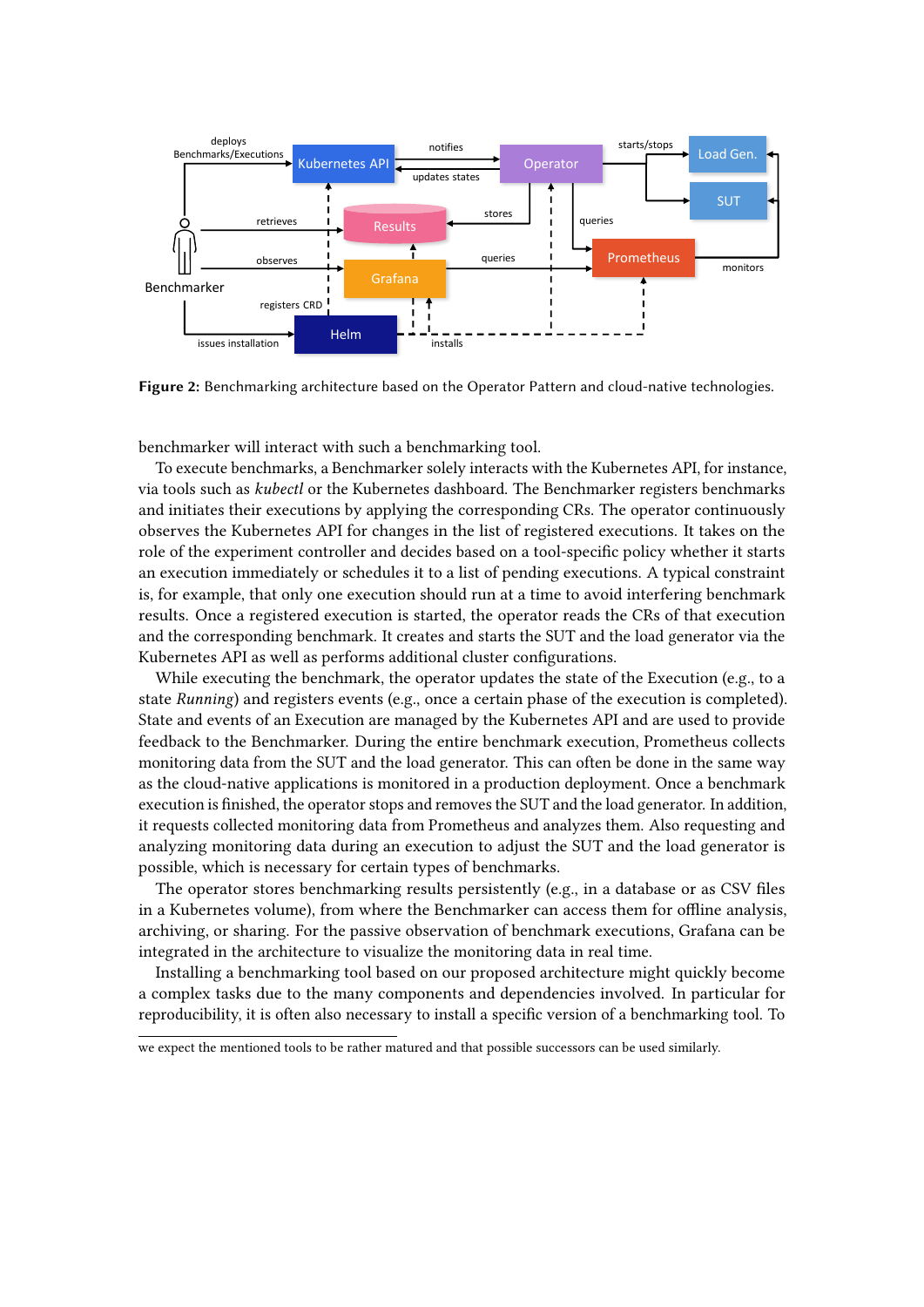simplify installation and upgrading, we propose to package an operator-based benchmarking tool with Helm. Helm then registers the benchmarking CRDs and installs the operator with all its dependencies.

# **5. The Theodolite Scalability Benchmarking Tool**

Theodolite [\[10\]](#page-5-3) is our tool for benchmarking scalability of distributed stream processing engines in microservices. We recently rebuild Theodolite according to the architecture presented in the previous sections. Examples for Benchmark and Executions resources are provided with Theodolite's sources.[2](#page-4-0)

The Benchmark resource specifies the SUT and the load generator as sets of other resources, which describe their deployment. Since scalability is measured according to a load type and a resource type [\[11\]](#page-5-4), Theodolite evaluates a SUT for different values of the corresponding load and resource type. The Benchmark resource defines possible load and resource types by a name and a set of patchers. Patchers are functions, integrated into Theodolite, which take a value as input and modify a Kubernetes resource according to that value. For example a load that is defined by the amount of different data sources can be described by a patcher that adjusts an environment variable of the load generator, which defines the number of data sources. A resource type defined by the amount of replicas can be defined by a patcher which adjusts the *replica* field of a deployment resource. As Theodolite integrates Apache Kafka as messaging system between load generator and SUT, the Benchmark resource also configures the Kafka topics that are generated by the benchmarking tool.

The Execution resource refers to a Benchmark resource by its name. It selects one load and one resource type from those provided by the Benchmark and specifies a set of values to be evaluated for each type. Theodolite performs isolated experiments for a certain load intensity with a certain amount of resources and checks for each experiment whether SLOs are met [\[11\]](#page-5-4). The set of SLOs to be evaluated can also be configured via the execution resource. In Theodolite, SLO checks are realized in self-contained Python containers that analyze Prometheus monitoring data. Furthermore, an Execution describes the experimental setup, for example, the duration per experiment and the number of repetitions. Finally, an Execution allows to make modifications to the SUT defined in the benchmark, for example, to evaluate different configuration or deployment options of a SUT. This is again done with patchers, which in this case are passed a fixed value.

# **6. Discussion and Conclusions**

The Kubernetes Operator Pattern allows to manage application-level configuration as part of the orchestration process. Applied to benchmarking cloud-native applications, it allows managing benchmarks and executions directly via the Kubernetes API. Main benefits of a benchmarking operator are:

• Benchmarking tool, benchmark, and execution are clearly separated.

<span id="page-4-0"></span><sup>2</sup> <https://github.com/cau-se/theodolite/blob/master/theodolite/examples/operator/>